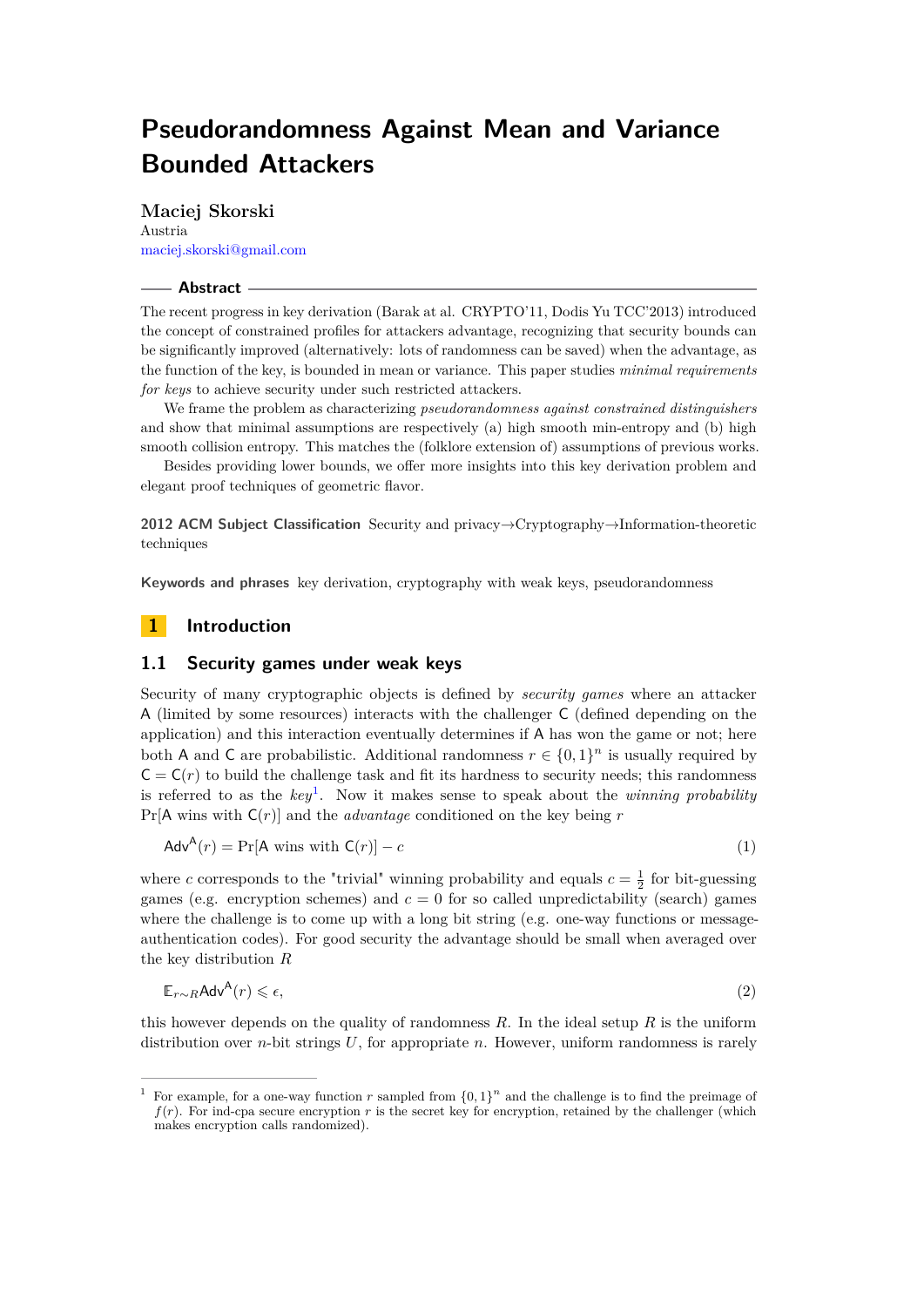#### **23:2 Pseudorandomness Against Mean and Variance Bounded Attackers**

available in practice and needs to be extracted from *imperfect but somewhat random sources*. Extraction of nearly uniform bit strings is possible but wastes lots of randomness, which is a major drawback for entropy-limited settings like biometrics. Interestingly, in past years, research on key derivation originated by Barak at al.  $[1]$  and finalized by Dodis at al.  $[3, 2]$  $[3, 2]$  $[3, 2]$ has shown that several crypto applications tolerate "weak" keys, that is distributions *R* with *sufficiently small entropy deficiency* (e.g.  $n = 128$  and entropy bigger than  $k = 120$ ). The technical argument, quite simple and elegant, establishes first the inequalities

<span id="page-1-0"></span>
$$
\mathbb{E}_{r \sim R} \mathsf{D}(r) \le \mathbb{E}_{r \sim U} \left[ \mathsf{D}(r) \right] \cdot 2^{n - \mathbf{H}_{\infty}(R)}, \quad \text{when } \mathsf{D}(\cdot) \ge 0 \tag{3}
$$

$$
\mathbb{E}_{r \sim R} \mathsf{D}(r) \leqslant \sqrt{\mathbb{Var}_{r \sim U} \left[ \mathsf{D}(r) \right]} \cdot \sqrt{2^{n - \mathbf{H}_2(R)}} \tag{4}
$$

where  $D(r) = Adv^{A}(r)$  is the advantage profile,  $\mathbf{H}_{\infty}(R) = \min_{r} \log \frac{1}{\Pr[R=r]}$  is the min-entropy (basic notion for cryptography) and  $\mathbf{H}_2(R) = -\log \sum_r \Pr[R = r]^2$  is the Renyi entropy [\[5\]](#page-9-3) of order 2 (less restrictive). The advantage profile is usually *not known explicitly* (complicated dependency on  $r$ ). Nevertheless, we can constrain and control it effectively  $[1, 3]$  $[1, 3]$  $[1, 3]$ :

- (a) for unpredictability applications, the *first advantage moment*  $\mathbb{E}_{r \sim U}$  [D(*r*)] is small. Then [Equation \(3\)](#page-1-0) applies.
- **(b)** for many indistinguishability applications, so called "square-friendly" (for example weak PRFs, CPA and CCA-secure encryption) *the advantage variance*  $\mathbb{V}_{\mathbb{C}\mathbb{C}}[D(r)]$  is small. Then [Equation \(4\)](#page-1-1) applies.

the first observation follows directly from security assumptions; the second one applies to security games which, roughly speaking, allow a legitimate adversary to play "double-run" (see  $\lceil 3 \rceil$  for a discussion).

## **1.2 Problem Statement**

We are interested in further relaxing the notion of the *weak key*, which can be stated as

**Problem**: what are *minimal* requirements for the key R so that we have security almost as for the ideal key

<span id="page-1-1"></span>
$$
\mathbb{E}_{r\sim R}\mathsf{D}(r)\approx \mathbb{E}_{r\sim U}\mathsf{D}(r)
$$

against mean-bounded or variance-bounded advantage profiles D?

As discussed, previous works obtained good security assuming high entropy [\(Equations \(3\)](#page-1-0) and [\(4\)\)](#page-1-1). We discuss complementary optimal (up to constant factors) characterizations of weak keys.

#### **1.3 Preliminaries**

Unless said otherwise, all distinguishers and measures are defined on the key space  $\{0,1\}^n$ ; the uniform distribution is denoted by *U*.

It will be convenient to frame our problem using the notion of indistinguishability. We say that *X* and *Y* are  $(D, \epsilon)$ -close (indistinguishable) denoted by  $X \approx^{\mathcal{D}, \epsilon} Y$  when  $|\mathbb{E}_{r\sim X}D(r) - \mathbb{E}_{r\sim Y}D(r)| \leq \epsilon$  for all  $D \in \mathcal{D}$ . When  $X \approx^{D,\epsilon} U$  we say that *X* is  $(\mathcal{D}, \epsilon)$ pseudorandom.

The  $\ell_p$ -distance,  $1 \leq p \leq \infty$  of two measures  $Z_1, Z_2$  is defined by  $d_p(Z_1, Z_2)$  $(\sum_{r} |Z_1(r) - Z_2(r)|^p)^{1/p}$  and  $d_{\infty}(Z_1, Z_2) = \max_{r} |Z_1(r) - Z_2(r)|$ . When  $d_i \leq \epsilon$  for  $i \in$  $\{1, 2, \infty\}$  we say that  $Z_1$  and  $Z_2$  are  $\epsilon$ -close in  $d_i$ . Similarly, when  $d_i \geq \epsilon$  for  $i \in \{1, 2, \infty\}$  we say that  $Z_1$  and  $Z_2$  are  $\epsilon$ -far in  $d_i$ .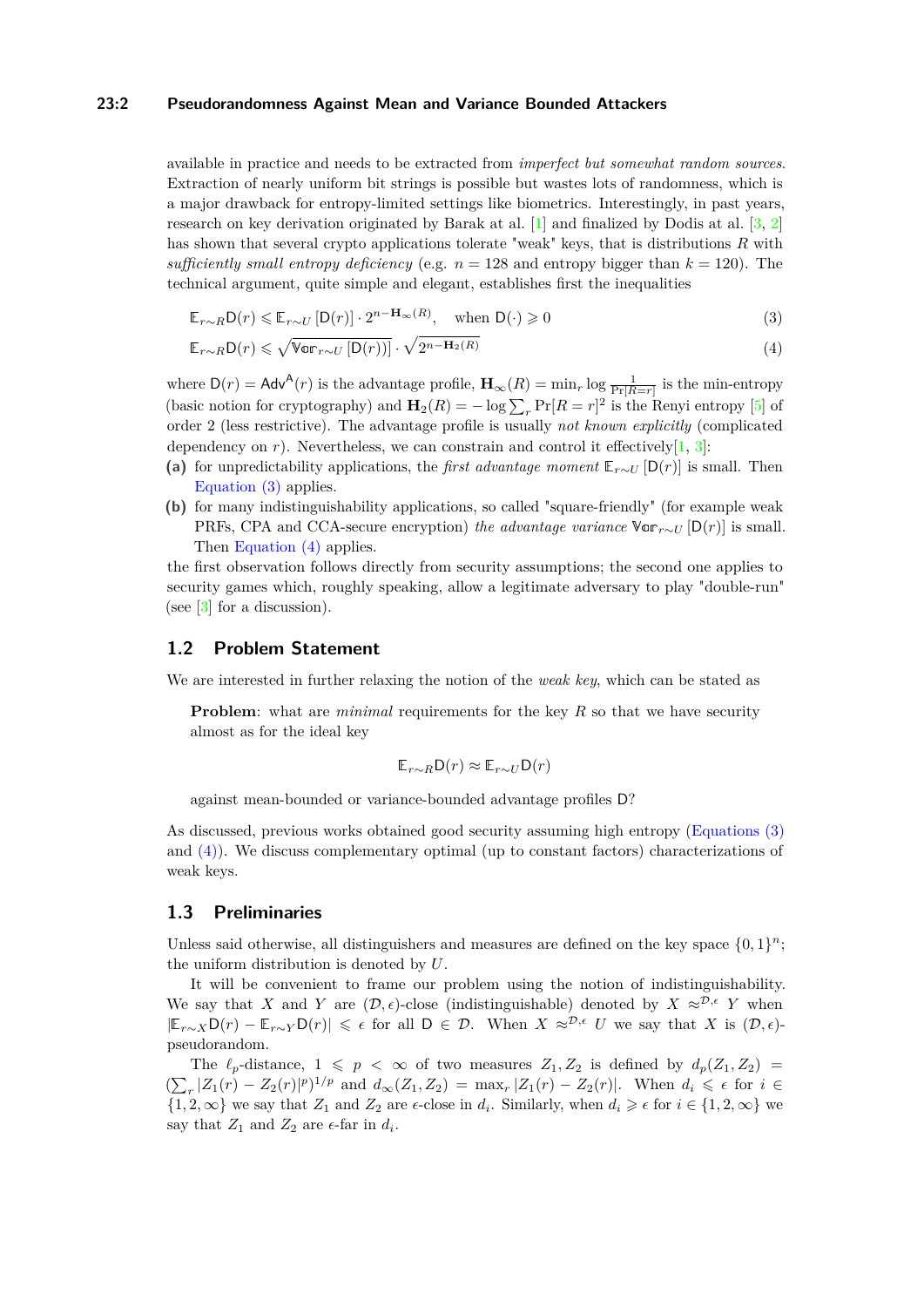The  $\epsilon$ -smooth min-entropy [\[4\]](#page-9-4) of (probabilistic measure) *X* is said to be at least *k* if  **for some** *X***<sup>***i***</sup> which is [2](#page-2-0)** $\epsilon$ **-close<sup>2</sup> in** *d***<sub>1</sub> to** *X***. The**  $\epsilon$ **-smooth collision entropy of** *X* is said to be at least *k* if  $\mathbf{H}_2(X') \geq k$  for some X' which is 2 $\epsilon$ -close in  $d_1$  to X.

When *r* is sampled from the uniform distribution we denote for shortness  $ED = \mathbb{E}_r D(r)$  and  $\mathbb{V}$ **arD** =  $\mathbb{V}$ **ar**<sub>*r*</sub>**D**(*r*). We use  $\text{clip}_{[a,b]}(x) = \max(\min(x, b), a)$  to denote the clipping operation.

# **2 Our Contribution**

### **2.1 Man Result: Pseudorandom Keys**

We start with the answer to the posted question.

► Corollary 1 (Optimal keys for unpredictability applications). Let  $2^{-n} < \sigma < \frac{1}{2}$  and

$$
\mathcal{D} = \{ \mathsf{D} : \mathsf{D}(r) \in [0,1] \text{ for all } r \text{ and } \mathbb{E}\mathsf{D} \leq \sigma \}
$$

Then

 $X \approx^{\mathcal{D}, \epsilon} U$ 

if and only if

$$
\mathbf{H}_{\infty}^{\epsilon'}(X) \geq n - \log(1 + O(\epsilon/\sigma)), \quad \epsilon' = O(\epsilon). \tag{5}
$$

The proof is given in [Appendix A.3.](#page-11-0)

► Corollary 2 (Optimal keys for indistingishability applications). Let  $2^{-n} < \sigma < \frac{1}{2}$  and

 $\mathcal{D} = \{D : D(r) \in [-0.5, 0.5] \text{ for all } r \text{ and } \mathbb{V}$  or  $D \leq \sigma\}$ 

Then

 $X \approx^{\mathcal{D}, \epsilon} U$ 

if and only if

$$
\mathbf{H}_{2}^{\epsilon'}(X) \geqslant n - \log(1 + O(\epsilon^2/\sigma)), \quad \epsilon' = O(\epsilon). \tag{6}
$$

We give the proof in [Appendix A.5.](#page-12-0) In [Table 1](#page-2-1) we compare our results with previous works. Since [Equations \(3\)](#page-1-0) and [\(4\)](#page-1-1) give multiplicative errors w.r.t. the uniform key, for additive error we need to adapt arguments from  $\left[1, 3\right]$  $\left[1, 3\right]$  $\left[1, 3\right]$  bounds (see "sufficient" parts of the proofs.

<span id="page-2-1"></span>

|  | application      | sufficient condition (adapted $[1, 3]$ )   optimal condition (this paper)           |                                                                              |
|--|------------------|-------------------------------------------------------------------------------------|------------------------------------------------------------------------------|
|  | unpredictability | $\mathbf{H}_{\infty}(X) \geqslant n - \log(1 + O(\epsilon/\sigma))$                 | $\mathbf{H}_{\infty}^{O(\epsilon)}(X) \geq n - \log(1 + O(\epsilon/\sigma))$ |
|  |                  | indistinguishability $\mid \mathbf{H}_2(X) \geq n - \log(1 + O(\epsilon^2/\sigma))$ | $\mathbf{H}_{2}^{O(\epsilon)}(X) \geq n - \log(1 + O(\epsilon^2/\sigma))$    |
|  |                  |                                                                                     |                                                                              |

**Table 1** Our results vs previous works. Conditions for the key *X* to achieve a gap of at most  $\epsilon$  in the advantage, with respect to the uniform key. Distinguishers D are constrained by  $\mathbb{E} \mathsf{D} \leq \sigma$ .  $D ∈ [0, 1]$  for unpredictability and  $\forall$  or  $D ≤ σ$ ,  $D ∈ [-0.5, 0.5]$  for indistinguishability.

<span id="page-2-0"></span><sup>&</sup>lt;sup>2</sup> In cryptography  $d_1$  is usually normalized by  $\frac{1}{2}$ , so called statistical distance, hence the term 2 $\epsilon$ .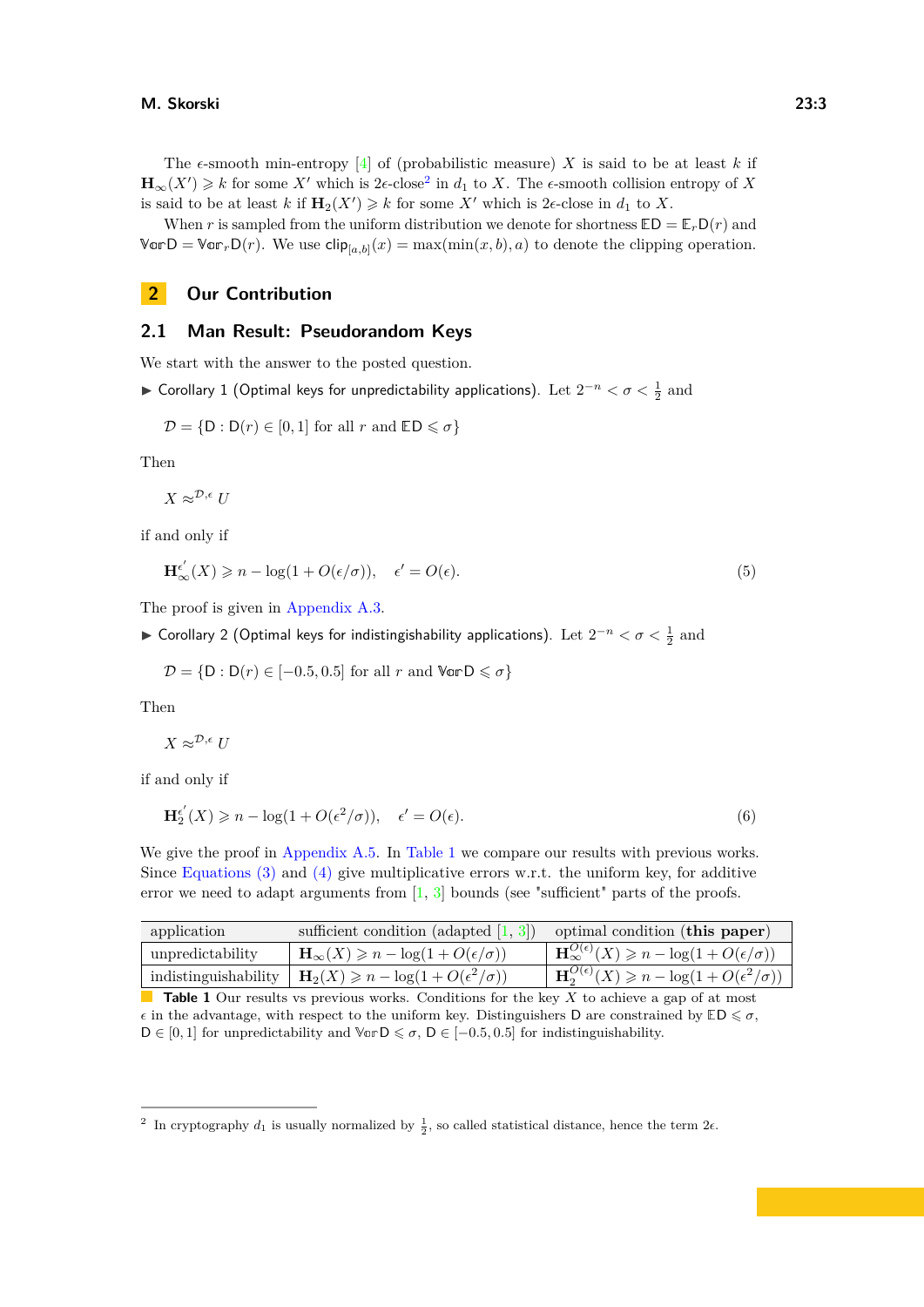#### **23:4 Pseudorandomness Against Mean and Variance Bounded Attackers**

## **2.2 Best Advantage Profiles for Attackers**

An important part of our analysis (which we state as the fact of independent interest) is a characterization of *theoretically optimal advantage profiles* under a given key (measure) *X*, for mean and variance-bounded attackers (corresponding to [Equation \(3\)](#page-1-0) and [Equation \(4\)\)](#page-1-1). Their shapes are related to the shape of the key distribution as illustrated in [Figure 1](#page-3-0) below. The importance and usefulness is the elegant *geometrical relation between shapes* of optimal

<span id="page-3-0"></span>

**(a)** Mean-bounded attackers. The optimal pro-**(b)** Variance-bounded attackers. The optimal file is the indicator of top heaviest weights profile is a clipped linear transformation of the [Lemma 1\)](#page-3-1). pmf (see [Lemma 2\)](#page-3-2).

**Figure 1** Optimal advantage profiles.

attackers and keys: the constraints on (optimal) attackers imply constraints on keys. Based on this, we will later obtain claimed characterizations (minimal requirements) for keys. Detailed statements are given in the lemmas below.

<span id="page-3-1"></span> $\triangleright$  Lemma 1 (Explicit best mean-bounded distinguisher). For any *non-negative* measure X the maximum advantage

$$
\max_{\mathsf{D}} \sum_{r} X(r) \mathsf{D}(r)
$$

over [0, 1]-valued distinguishers D with bounded mean  $ED \leq \sigma$  is achieved for D such that  $D(r) = 1$  when  $X(r)$  is within top  $\lfloor 2^n \sigma \rfloor$  values of  $X(\cdot)$ , and  $D(r) = 2^n \sigma - \lfloor 2^n \sigma \rfloor$  if  $X(r)$  is the  $|2^n\sigma| + 1$ -th biggest value of  $X(\cdot)$  and  $D(r) = 0$  otherwise.

Although this claim is intuitive, we give the formal proof in [Appendix A.1.](#page-10-0)

<span id="page-3-2"></span>**Ightharroon** 2 (Explicit best variance-bounded distinguisher). For any *real* measure *X*, and any<sup>[3](#page-3-3)</sup> interval  $[q_0, q_1]$ , the maximum advantage

$$
\max_{\mathsf{D}} \sum_{r} X(r) \mathsf{D}(r)
$$

over  $[q_0, q_1]$ -valued distinguishers D with bounded variance  $\forall \text{or } D \leq \sigma$  is achieved for

$$
\mathsf{D}(r) = \mathsf{clip}_{[q_1, q_2]}(X(r)/b + a)
$$

with some constant *a*, *b*. Moreover, if  $\sum_{r} X(r) = 0$  then we can assume that  $\sum_{r} \mathsf{D}(r) = 0$  and  $b > 0$ .

<span id="page-3-3"></span><sup>&</sup>lt;sup>3</sup> We require  $q_0 < q_1$ .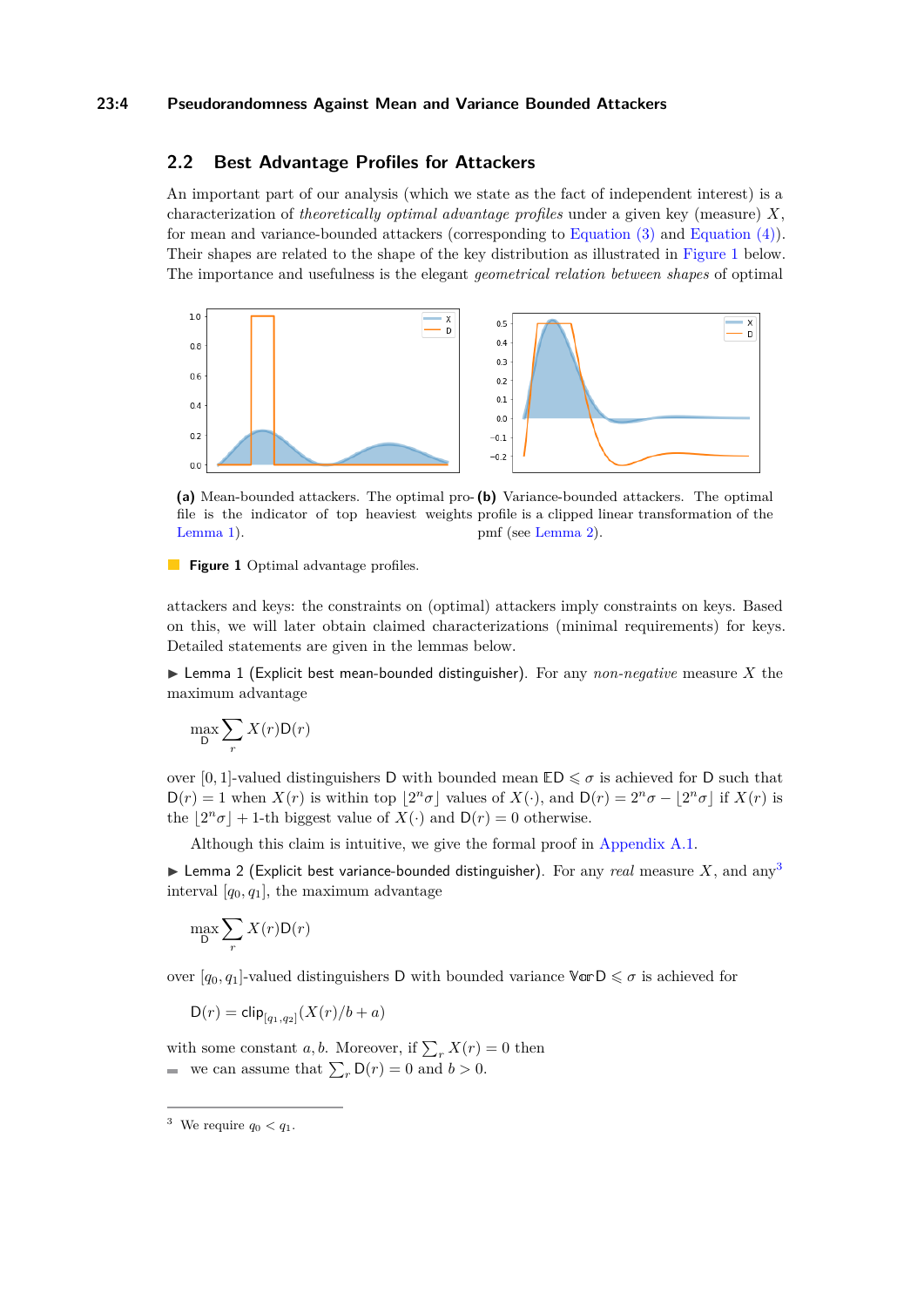#### **M. Skorski 23:5**

the optimal solution satisfies  $\mathbb{V} \in \mathcal{D} = \sigma$ , or it is of the simpler form  $D(r) = q_0$  when  $X(r) < 0$  and  $D(r) = q_1$  when  $X(r) > 0$  and then  $\sum_r X(r)D(r) = \frac{q_1 - q_0}{2} \sum_r |X(r)|$ .

The proof follows by standard convex optimization tools and is given in [Appendix A.2.](#page-10-1) We will apply this result for indistinguishability games with  $[q_0, q_1] = [-0.5, 0.5]$ .

## **2.3 Comparable Security** ⇔ **Similar Key Shapes**

One requires a good key to offer "almost same" security as the ideal (uniform) key. In this work we solve a slightly more general problem:

If two keys guarantee similar security, how much are they similar?

The important conclusion is that for similar level of security (under mean or variance-bounded attackers) the keys must have "similar" shapes. The results are derived from characterizations of optimal advantage profiles (discussed previously) in the following manner: (a) from all (constrained) profiles we choose the "extreme" attacker who achieves the biggest gap in security (b) by our characterizations its shape is explicitly related to the key distribution, (c) this eventually implies constraints on the key distribution itself. The precise meaning of this "similarity" is explained by the theorems below.

<span id="page-4-2"></span>▶ **Theorem 1** (Secure keys for mean-bounded distiguishers). *Suppose that two key distributions X and Y give "comparable security", namely for the class* D *of all* [0*,* 1]*-valued distinguishers* D *with bounded mean*  $ED \leq \sigma$  *it holds that* 

<span id="page-4-0"></span>
$$
X \approx^{\mathcal{D}, \epsilon} Y \tag{7}
$$

*Then for any subset*  $S$  *of at most*  $2^n \sigma$  *elements,*  $X$  *and*  $Y$  *on*  $S$  *are*  $\epsilon' \leq 2\epsilon$  *close in*  $\ell_1$ *-norm. Conversely, if for any subset* S *of at most*  $2^n\sigma$  *elements,*  $\sigma > 2^{-n}$ *, we have that* X *and* Y *on* S are  $\epsilon'$ -close in  $\ell_1$ -norm then *[Equation](#page-4-0)* (7) holds true with  $\epsilon \leq 2\epsilon'$ .

Note that the statement can be simplified slightly, if we take  $S$  to be the set of keys  $r$ corresponding to the  $2^n \sigma$ -top values of  $|X(r) - Y(r)|$ . The claim is then illustrated in [Figure 2.](#page-4-1) This theorem implies

<span id="page-4-1"></span>

**Figure 2** Illustration for [Theorem 1.](#page-4-2)

<span id="page-4-3"></span>▶ Theorem 2 (Optimal characterization of keys secure under variance-bounded distinguishers). *Suppose that two distributions X and Y give "comparable security", namely*

<span id="page-4-4"></span>
$$
X \approx^{\mathcal{D}, \epsilon} Y \tag{8}
$$

*where*  $\mathcal D$  *contains all* [−0*.*5*,* 0*.5*]*-valued distinguishers*  $D$  *with bounded variance* max<sub>D</sub> Var(D) = *σ. Then there exists a subset of keys* S ⊂ W *such that*

- *X* and *Y* on *S* are  $\epsilon' = O(\epsilon)$ -close in the  $\ell_1$ -norm
- *X* and *Y* on  $S^c$  are  $\epsilon'' = O(\epsilon/\sqrt{2^n \sigma})$ -close in the  $\ell_2$ -norm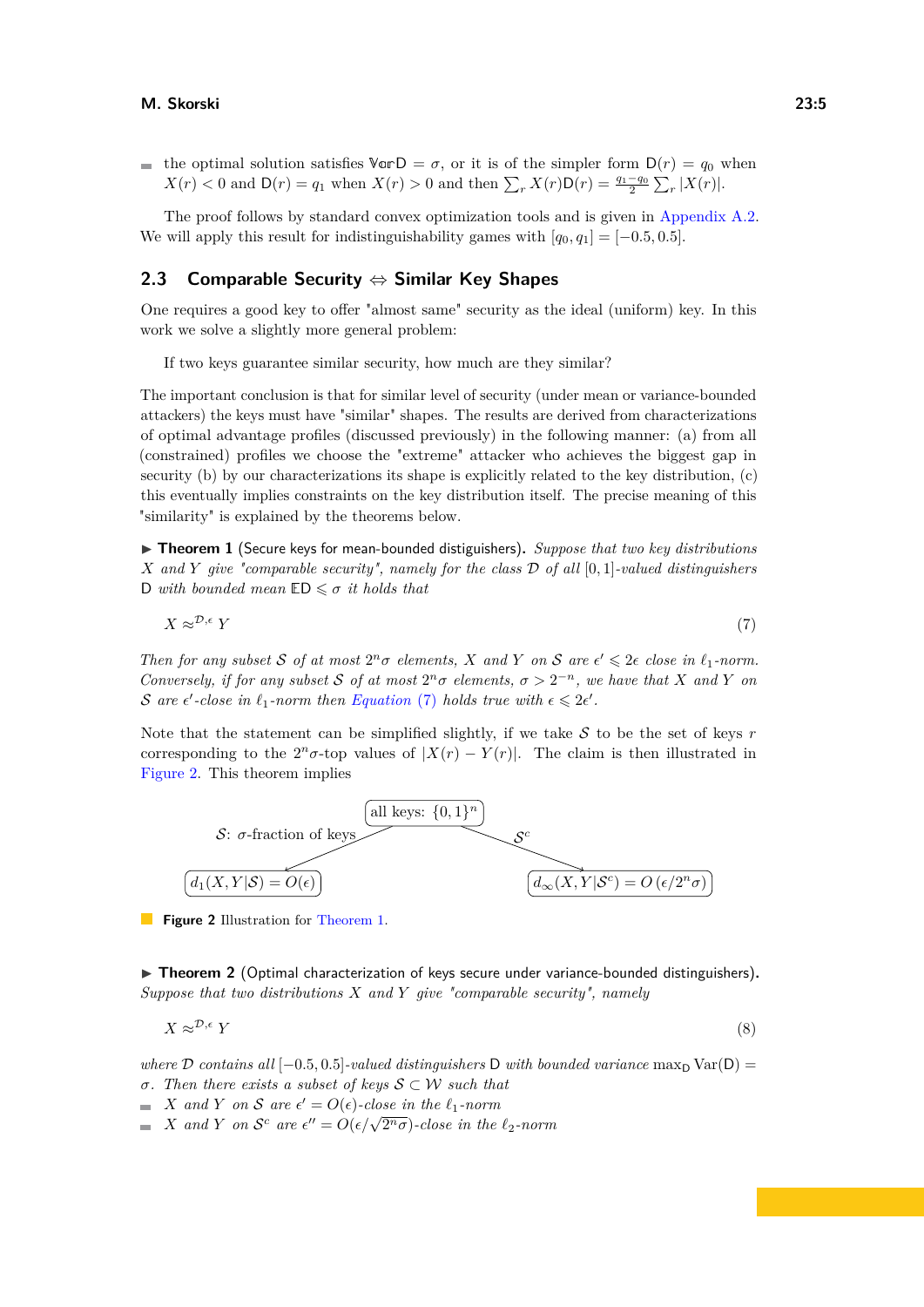#### **23:6 Pseudorandomness Against Mean and Variance Bounded Attackers**

<span id="page-5-1"></span>

**Figure 3** Illustration for [Theorem 2.](#page-4-3)

*Conversely, if on some subset*  $S$  *the*  $\ell_1$ *-distance is*  $\epsilon'$  *and on the complement*  $S^c$  *the*  $\ell_2$ *-distance equals*  $\epsilon$ <sup>*''*</sup> *then [Equation](#page-4-4)* (8) *holds with* 

$$
\epsilon = \epsilon' + \sqrt{2^n \sigma \epsilon''}
$$

*for every distinguisher with variance at most σ. In particular if X and Y satisfy the two conditions above then the bound in [Equation](#page-4-4)* (8) *becomes*  $O(\epsilon)$ *.* 

This proof, among our results, is most challenging and is included in [Section 3;](#page-5-0) what makes it complicated is the clipping transform. The theorem is illustrated in [Figure 3.](#page-5-1) The result implies .

<span id="page-5-3"></span>► Corollary 3 (Optimal keys for indistingishability applications). Suppose that  $2^{-n} < \sigma < \frac{1}{2}$ . The sufficient and necessary condition for a key distribution *X* to satisfy

$$
|\mathbb{E}_{r \sim X} \mathsf{D}(r) - \mathbb{E}_{r \sim U_n} \mathsf{D}(r)| \leq \epsilon
$$

for all D such that  $D \in [-0.5, 0.5]$  and  $\mathbb{V}$ **or** $D \leq \sigma$ , is

$$
\mathbf{H}_{2}^{\epsilon'}(X) \geq n - \log(1 + O(\epsilon^2/\sigma)), \quad \epsilon' = O(\epsilon). \tag{9}
$$

# <span id="page-5-0"></span>**3 Proof of [Theorem 2](#page-4-3)**

Here we consider the necessary part, as the sufficient part follows easily by the Cauchy-Schwarz inequality (we skip the proof).

If *X* and *Y* are  $O(\epsilon)$ -close in  $\ell_1$  then we can just take  $S = \{0, 1\}^n$ . From now on, we therefore assume this is not the case. Define  $W = \{0, 1\}^n$  as we will be working on several subsets of  $\{0,1\}^n$ . Also suppose that the range is  $[-1,1]$  for the sake of cleaner calculations (the true range is [−0*.*5*,* 0*.*5] and the results can be transformed by scalling). Consider

maximize 
$$
\sum_{r} D(r)(X(r) - Y(r))
$$
  
s.t.  $\begin{cases} \mathbb{V} \text{or } D \leq \sigma^2 \\ D \in [-1, 1] \end{cases}$  (10)

By [Lemma 2](#page-3-2) applied to  $X(r) := X(r) - Y(r)$  (note that  $\sum_{r} (X(r) - Y(r)) = 0$  as  $X, Y$  are probabilities) this is equivalent to

<span id="page-5-2"></span>maximize 
$$
D \cdot (X - Y)
$$
  
\n
$$
\begin{cases}\n\frac{1}{|\mathcal{W}|} \sum_{r} D(r)^2 \leq \sigma \\
\sum_{r} D(r) = 0 \\
D \in [-1, 1]\n\end{cases}
$$
\n(11)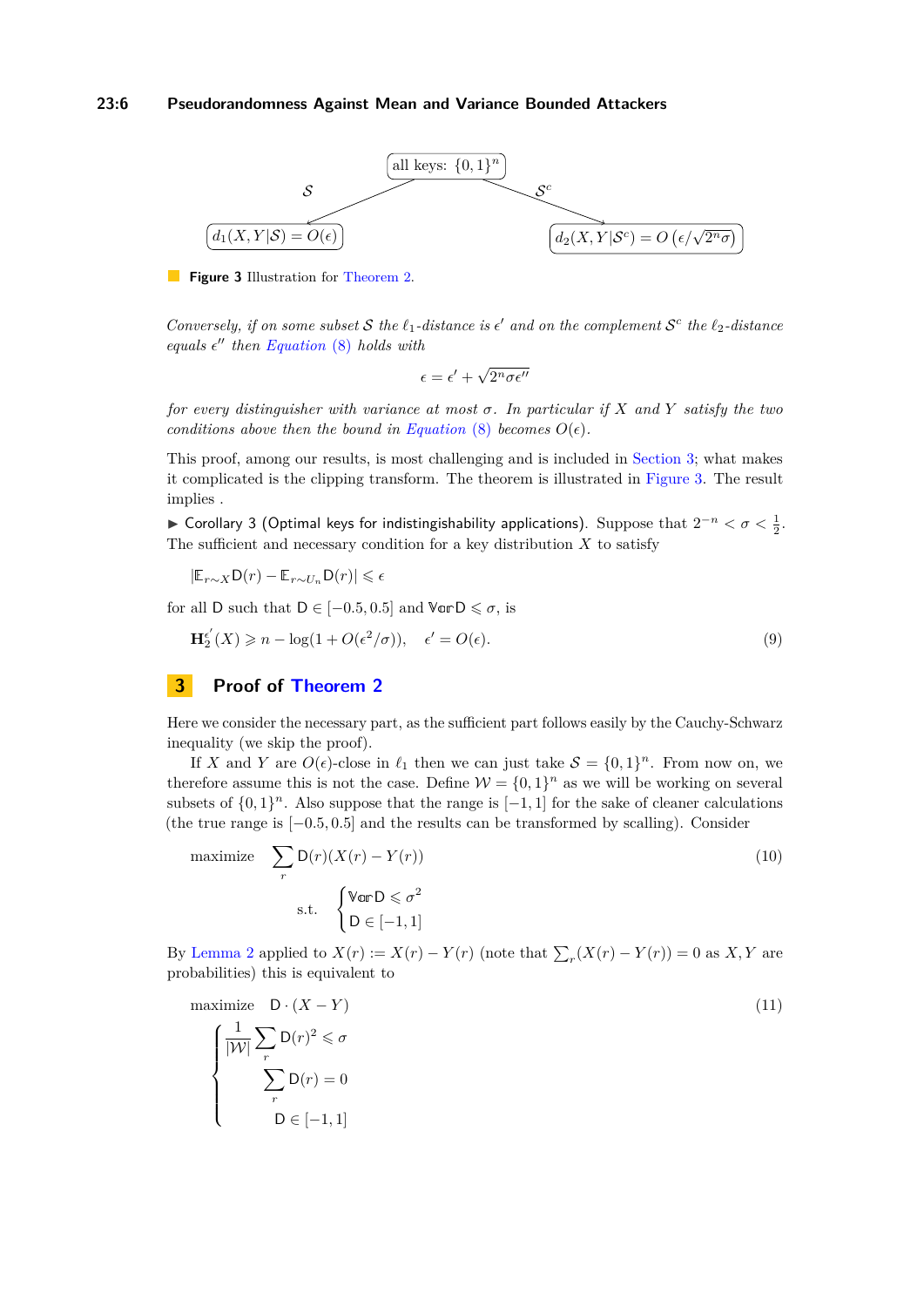#### **M. Skorski 23:7**

with the optimal solution given by

<span id="page-6-0"></span>
$$
D^*(r) = \text{clip}\left(\frac{X(r) - Y(r)}{b} + a\right). \tag{12}
$$

We can also assume that

$$
\mathbb{V}\text{or}\,\mathsf{D}=\sigma\tag{13}
$$

as otherwise [Lemma 2](#page-3-2) implies that *X* and *Y* are  $O(\epsilon)$ -close.

## **3.1 Bounding the clipped set**

Consider now the optimal solution  $D^*$ . Let  $W^+ = \{w : D^*(r) = 1\}$ . We have  $\sum_r (D^*(r))^2 \leq$  $|\mathcal{W}|\sigma$  by [Equation \(11\),](#page-5-2) therefore in particular

$$
|\mathcal{W}^+| = \sum_{r \in \mathcal{W}^+} (\mathsf{D}^*(r))^2 \leq \sum_{r \in \mathcal{W}} (\mathsf{D}^*(r))^2 \leq |\mathcal{W}|\sigma.
$$
 (14)

In the same way, defining  $W^- = \{w : D^*(r) = -1\}$  we obtain

$$
|\mathcal{W}^-| = \sum_{r \in \mathcal{W}^-} (\mathsf{D}^*(r))^2 \leqslant \sum_{r \in \mathcal{W}} (\mathsf{D}^*(r))^2 \leqslant |\mathcal{W}|\sigma.
$$
\n
$$
(15)
$$

This justifies the claim that we clip only at a small fraction of the domain.

## **3.2 Divergence on the clipped set**

Consider the following distinguisher

$$
D(r) = \mathbf{1}_{\mathcal{W}^+}(r) - \frac{|\mathcal{W}^+|}{|\mathcal{W}|}\tag{16}
$$

By definition we have  $\sum_r \mathsf{D}(r) = 0$ , also  $\sum_r \mathsf{D}(r)^2 \leq |\mathcal{W}^+|$ . To justify this inequality, instead direct calculations, we can think of a random variable  $Z = \mathbf{1}_{W^+}(r)$  under uniformly distributed *w*; then we have  $Z - \mathbf{E}Z = D$  and our inequality follows from the probabilistic inequality  $\text{Var}(Z) \leqslant \mathbf{E}Z^2$ ). This discussion shows that *D* is feasible to [Equation \(11\)](#page-5-2) and therefore we have

$$
\sum_{r} \mathsf{D}(r) \cdot (X(r) - Y(r)) \leqslant \sum_{r} \mathsf{D}^*(r) \cdot (X(r) - Y(r)) \leqslant \epsilon.
$$

However, *X* and *Y* are probabilistic measures therefore  $\sum_{r} X(r) = \sum_{r} Y(r) = 1$ . Now using the explict form of *D* we obtain

$$
\sum_{r} D(r) \cdot (X(r) - Y(r)) =
$$
\n
$$
\sum_{r} \mathbf{1}_{\mathcal{W}^+}(r) \cdot (X(r) - Y(r)) + \frac{|\mathcal{W}^+|}{|\mathcal{W}|} \sum_{r} (X(r) - Y(r))
$$
\n
$$
= \sum_{r \in \mathcal{W}^+} (X(r) - Y(r)) + 0
$$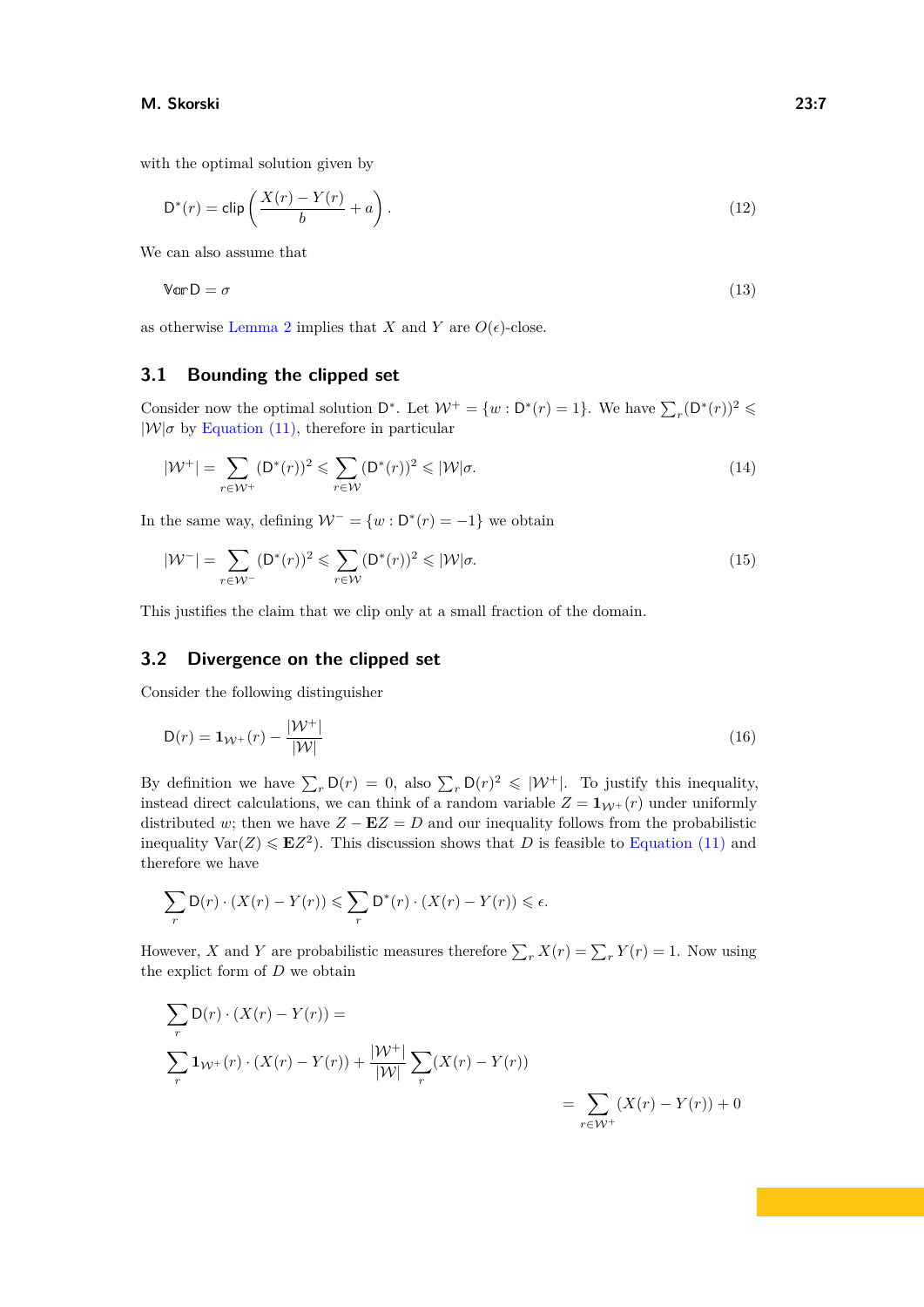#### **23:8 Pseudorandomness Against Mean and Variance Bounded Attackers**

This together with the previous inequality shows that  $\sum_{r \in \mathcal{W}^+} (X(r) - Y(r)) \leq \epsilon$ . Repeating the same reasoning with respect to −*D* in place of *D* (−*D* is also feasible), we obtain also  $\sum_{r \in \mathcal{W}^+} (X(r) - Y(r)) \geqslant -\epsilon$  which leads to the conclusion

<span id="page-7-1"></span>
$$
\left| \sum_{r \in \mathcal{W}^+} (X(r) - Y(r)) \right| \leq \epsilon. \tag{17}
$$

The same discussion for  $D(r) = 1_{\mathcal{W}^{-}}(r) - \frac{|\mathcal{W}^{-}|}{|\mathcal{W}|}$  shows

<span id="page-7-0"></span>
$$
\left| \sum_{r \in \mathcal{W}^-} (X(r) - Y(r)) \right| \leq \epsilon. \tag{18}
$$

These are desired bounds for the probability mass at the clipped values.

#### **3.3 Bounding the linear transform**

Let  $W^0 = \{w : -1 < D^*(r) < 1\}$  be the set of arguments corresponding to not-clipped values. By Equation  $(12)$  for some constants *a* and  $b > 0$  we have

<span id="page-7-3"></span>
$$
\forall w \in \mathcal{W}^0: \quad \mathsf{D}^*(r) = \frac{X(r) - Y(r)}{b} + a. \tag{19}
$$

We start by observing that the difference  $\delta(r) = X(r) - Y(r)$  on  $\mathcal{W}^0$  takes both *positive and negative* values. Indeed, say that  $\delta(r) > 0$  for all  $w \in \mathcal{W}^0$ . Since  $\delta$  and  $D^*$  are co-monotone by [Equation \(12\),](#page-6-0) all the negative values of  $\delta(\cdot)$  are achieved on W<sup>−</sup>. In  $\text{particular } \left|\sum_{r:\delta(r)<0} \delta(r)\right| \leqslant \left|\sum_{r:\in\mathcal{W}^-} \delta(r)\right| \leqslant \epsilon \text{ by Equation (18). Since } \sum_{r:\delta(r)<0} \delta(r) = \sum_{r:\delta(r)=0} \delta(r)$  $\text{particular } \left|\sum_{r:\delta(r)<0} \delta(r)\right| \leqslant \left|\sum_{r:\in\mathcal{W}^-} \delta(r)\right| \leqslant \epsilon \text{ by Equation (18). Since } \sum_{r:\delta(r)<0} \delta(r) = \sum_{r:\delta(r)=0} \delta(r)$  $\text{particular } \left|\sum_{r:\delta(r)<0} \delta(r)\right| \leqslant \left|\sum_{r:\in\mathcal{W}^-} \delta(r)\right| \leqslant \epsilon \text{ by Equation (18). Since } \sum_{r:\delta(r)<0} \delta(r) = \sum_{r:\delta(r)=0} \delta(r)$  $-\sum_{r:\delta(r)\geqslant0}\delta(r)$ , this implies  $d_1(X,Y)\leqslant2\epsilon$  (which we already excluded). The same holds true when  $\delta(r) < 0$  for all  $w \in \mathcal{W}^0$ . Therefore, if  $d_{\text{TV}}(X, Y) > \epsilon$  the function  $\delta$  on  $\mathcal{W}^0$  takes values of both signs. Recall that

$$
\forall w \in \mathcal{W}^0 \quad a = \mathsf{D}^*(r) - \frac{X(r) - Y(r)}{b} = \mathsf{D}^*(r) - \frac{\delta(r)}{b}
$$

Since  $b > 0$  and  $D^*$  is bounded between 1 and -1, by substituting  $w_1, w_2$  such that  $\delta(w_1) < 0 < \delta(w_2)$  in place of *w*, we conclude that

<span id="page-7-2"></span>
$$
-1 < a < 1 \tag{20}
$$

We will now bound *b*. Recall that  $D^*(r) = \frac{X(r) - Y(r)}{b} + a \ge 1$  for  $w \in \mathcal{W}^+$  by the definition of W<sup>+</sup> and [Equation \(12\).](#page-6-0) This implies  $X(r) - Y(r) \geq b(1-a)$  for  $w \in \mathcal{W}^+$ . By [Equation \(17\)](#page-7-1) we obtain

<span id="page-7-4"></span>
$$
\epsilon \geqslant \sum_{r \in \mathcal{W}^+} (X(r) - Y(r)) \geqslant b(1 - a)|\mathcal{W}^+| \tag{21}
$$

Similarly, we have  $D^*(r) = \frac{X(r) - Y(r)}{b} + a \leq -1$  for  $w \in \mathcal{W}^-$ . Then  $X(r) - Y(r) \leq -b(1+a)$ for  $w \in \mathcal{W}^-$ . By [Equation \(18\)](#page-7-0)

<span id="page-7-5"></span>
$$
-b(1+a)|W^{-}| \geqslant \sum_{r \in W^{-}} (X(r) - Y(r)) \geqslant -\epsilon
$$
\n<sup>(22)</sup>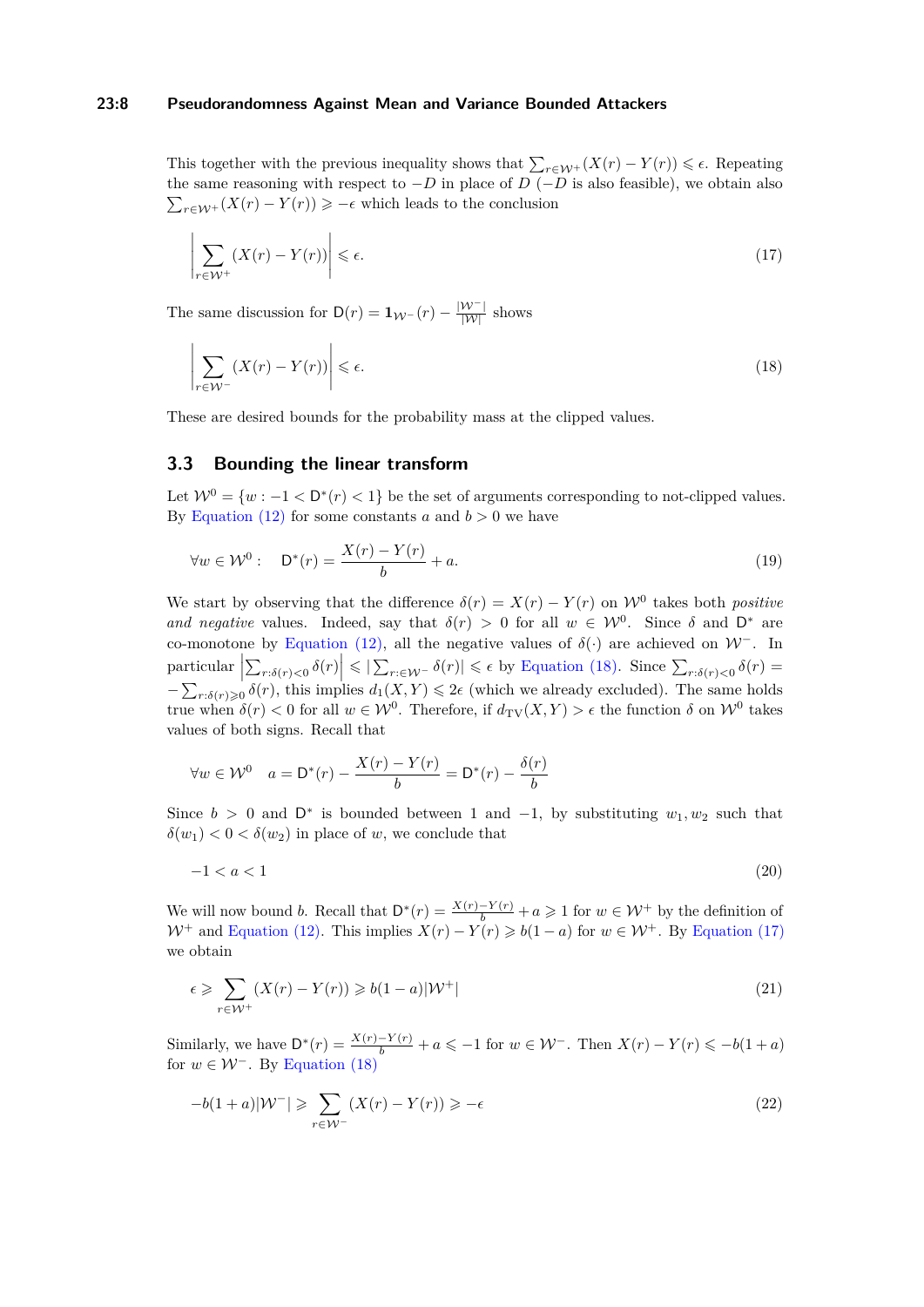#### **M. Skorski 23:9**

Combining the last two inequalites (and using [Equation \(20\)](#page-7-2) to justify dividing inequalities by positive numbers  $1 + a$  and  $1 - a$ ), we obtain the following bound

<span id="page-8-0"></span>
$$
b \leqslant \min\left(\frac{\epsilon}{(1-a)|\mathcal{W}^+|}, \frac{\epsilon}{(1+a)|\mathcal{W}^-|}\right). \tag{23}
$$

Define now

$$
\epsilon^0 = \sum_{r \in \mathcal{W}^0} \mathsf{D}^*(r)(X(r) - Y(r))
$$

Note that  $\sum_{r \in \mathcal{W}^0} D^*(r) = -\sum_{r \in \mathcal{W}^+ \cup \mathcal{W}^-} D^*(r) = -|\mathcal{W}^+| + |\mathcal{W}^-|$  (by feasibility and the definitions of  $W^+$ ,  $W^-$ ). Also,  $\sum_{r \in W^0} (D^*(r))^2 = |W|\sigma - |W^+| - |W^-|$ . Therefore, using [Equation \(19\),](#page-7-3) we obtain

<span id="page-8-1"></span>
$$
\frac{\epsilon^0}{b} = |\mathcal{W}|\sigma - (1 - a)|\mathcal{W}^+| - (1 + a)|\mathcal{W}^-|
$$
\n(24)

Note that by [Equation \(23\)](#page-8-0) we have  $(1 - a)|W^+| \leq \frac{\epsilon}{b}$  and  $(1 + a)|W^-| \leq \frac{\epsilon}{b}$ . Using this in [Equation \(24\)](#page-8-1) we get

$$
\frac{\epsilon^0 + 2\epsilon}{b} \geqslant |\mathcal{W}|\sigma = \frac{\epsilon^0}{b} + (1 - a)|\mathcal{W}^+| + (1 + a)|\mathcal{W}^-|.
$$
\n
$$
(25)
$$

It remains to bound  $\epsilon^0$ . We have

<span id="page-8-2"></span>
$$
\epsilon^{0} = \sum_{r \in \mathcal{W}} D^{*}(r)(X(r) - Y(r)) - \sum_{r \in \mathcal{W}^{-} \cup \mathcal{W}^{+}} D^{*}(r)(X(r) - Y(r))
$$
  

$$
=^{(a)} \epsilon - \sum_{r \in \mathcal{W}^{-} \cup \mathcal{W}^{+}} D^{*}(r)(X(r) - Y(r))
$$
  

$$
=^{(b)} \epsilon - \sum_{r \in \mathcal{W}^{+}} (X(r) - Y(r)) + \sum_{r \in \mathcal{W}^{-}} (X(r) - Y(r))
$$
  

$$
\leq^{(c)} \epsilon
$$
 (26)

where (a) follows by the security assumption, (b) follows by definitions of  $W^+$ ,  $W^-$ , and (c) follows by [Equation \(21\)](#page-7-4) and [Equation \(22\)](#page-7-5) (note that a weaker bound of  $\epsilon + 2\epsilon$  can be obtained from [Equation \(17\)](#page-7-1) and [Equation \(18\)\)](#page-7-0). Combining [Equation \(26\)](#page-8-2) with [Equation \(24\)](#page-8-1) we finally obtain  $\frac{3\epsilon}{b} \geqslant |\mathcal{W}|\sigma$  or equivalently

<span id="page-8-3"></span>
$$
b \leqslant \frac{3\epsilon}{|\mathcal{W}|\sigma} \tag{27}
$$

which completes the proof of the promised bound on *b*.

## **3.4 Divergence on the unclipped set**

From [Equation \(19\)](#page-7-3) it follows that

$$
\sum_{r \in \mathcal{W}^0} (X(r) - Y(r))^2 =
$$
  

$$
b \sum_{r \in \mathcal{W}^0} D^*(r)(X(r) - Y(r)) - ab \sum_{r \in \mathcal{W}^0} (X(r) - Y(r))
$$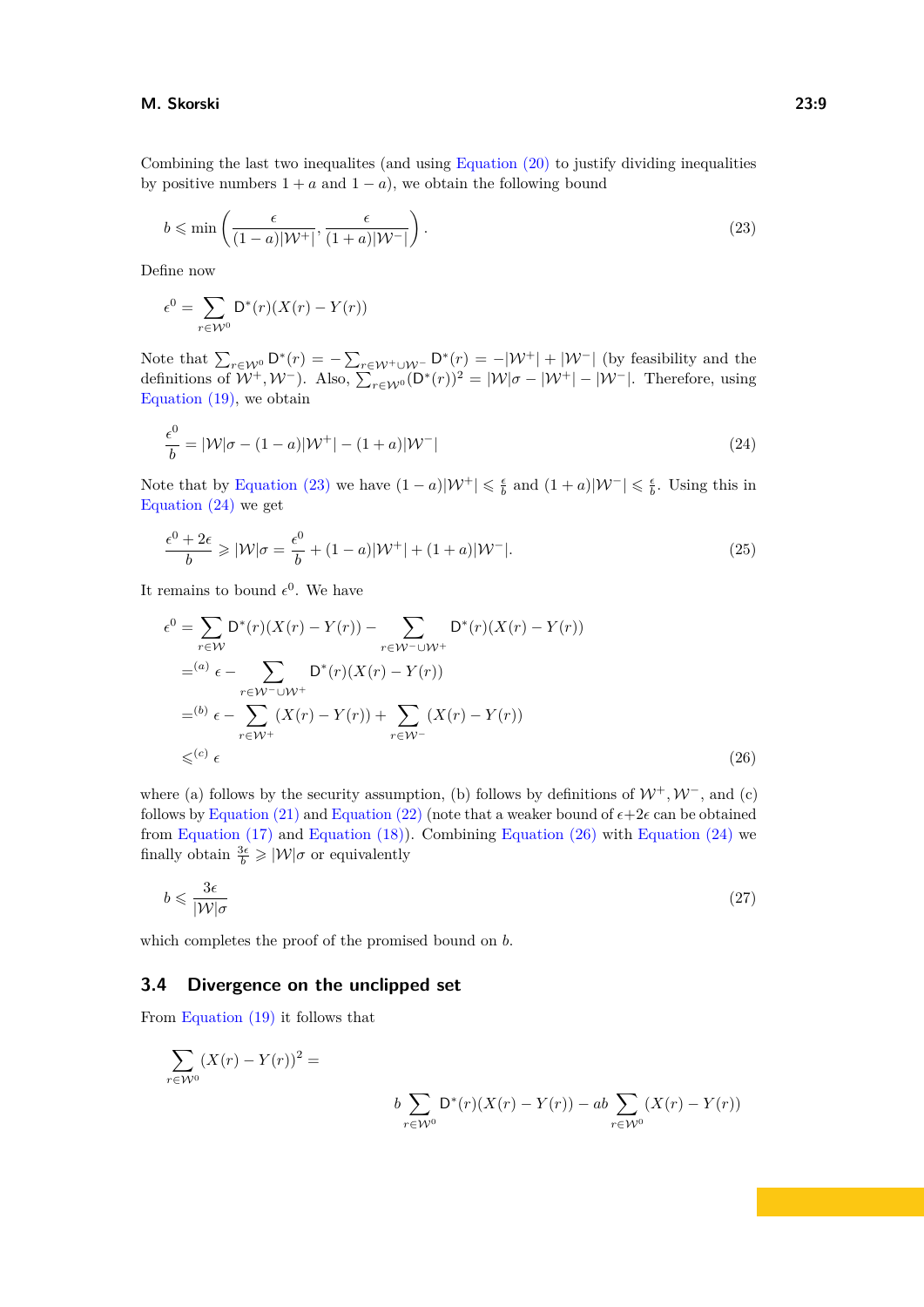Since *X* and *Y* are probabilistic measures we have  $\sum_{r \in \mathcal{W}} (X(r) - Y(r)) = 0$  and therefore we can rewrite the above equation as

$$
\sum_{r \in W^0} (X(r) - Y(r))^2 =
$$
  

$$
b \sum_{r \in W^0} D^*(r)(X(r) - Y(r)) + ab \sum_{r \in W^-\cup W^+} (X(r) - Y(r))
$$

Note that the first sum equals  $\epsilon^0$  (defined previously) and the second sum is at most  $2\epsilon$  by [Equations \(17\)](#page-7-1) and [\(18\);](#page-7-0) in fact it is at most  $\epsilon$  because contributions from  $\mathcal{W}^-$  are negative as follows from [Equation \(22\).](#page-7-5) Furthermore,  $\epsilon_0$  is at most  $\epsilon$  as shown in [Equation \(26\).](#page-8-2) Thus

$$
\sum_{r \in \mathcal{W}^0} (X(r) - Y(r))^2 \leqslant b\epsilon + ab\epsilon.
$$

Using bounds on  $a$  and  $b$  developed in Equation  $(20)$  and Equation  $(27)$  we finally obtain

$$
\sum_{r \in \mathcal{W}^0} (X(r) - Y(r))^2 \leq 2b\epsilon \leq \frac{6\epsilon^2}{|\mathcal{W}|\sigma}.
$$
\n(28)

# **4 Conclusion**

By techniques of geometric flavor, we have shown optimal security bounds for games with mean and variance-bounded attackers. The obtained results are complementary to [\[3,](#page-9-1) [1\]](#page-9-0) and show that the notion of weak keys as defined there cannot be much relaxed.

## **References**

- <span id="page-9-0"></span>[1] Boaz Barak et al. "Leftover Hash Lemma, Revisited". In: *Advances in Cryptology - CRYPTO 2011 - 31st Annual Cryptology Conference, Santa Barbara, CA, USA, August 14-18, 2011. Proceedings*. 2011, pp. 1–20. doi: [doi:10.1007/978-3-642-22792-9\\_1](https://doi.org/doi:10.1007/978-3-642-22792-9_1). url: [http://dx.doi.org/10.1007/978-3-642-22792-9\\_1](http://dx.doi.org/10.1007/978-3-642-22792-9_1).
- <span id="page-9-2"></span>[2] Yevgeniy Dodis, Krzysztof Pietrzak and Daniel Wichs. "Key Derivation without Entropy Waste". In: *Advances in Cryptology - EUROCRYPT 2014 - 33rd Annual International Conference on the Theory and Applications of Cryptographic Techniques, Copenhagen, Denmark, May 11-15, 2014. Proceedings*. 2014, pp. 93–110. doi: [doi:10.1007/978-3-](https://doi.org/doi:10.1007/978-3-642-55220-5_6) [642-55220-5\\_6](https://doi.org/doi:10.1007/978-3-642-55220-5_6). url: [http://dx.doi.org/10.1007/978-3-642-55220-5\\_6](http://dx.doi.org/10.1007/978-3-642-55220-5_6).
- <span id="page-9-1"></span>[3] Yevgeniy Dodis and Yu Yu. "Overcoming Weak Expectations". In: *Theory of Cryptography - 10th Theory of Cryptography Conference, TCC 2013, Tokyo, Japan, March* 3-6, 2013. Proceedings. 2013, pp. 1-22. DOI: [doi:10.1007/978-3-642-36594-2\\_1](https://doi.org/doi:10.1007/978-3-642-36594-2_1). URL: [http://dx.doi.org/10.1007/978-3-642-36594-2\\_1](http://dx.doi.org/10.1007/978-3-642-36594-2_1).
- <span id="page-9-4"></span>[4] Renato Renner and Stefan Wolf. "Simple and Tight Bounds for Information Reconciliation and Privacy Amplification". In: *Advances in Cryptology - ASIACRYPT 2005, 11th International Conference on the Theory and Application of Cryptology and Information Security, Chennai, India, December 4-8, 2005, Proceedings.* 2005, pp. 199–216. DOI: [10.1007/11593447\\_11](https://doi.org/10.1007/11593447_11). url: [https://doi.org/10.1007/11593447\\_11](https://doi.org/10.1007/11593447_11).
- <span id="page-9-3"></span>[5] Alfréd Rényi. "On Measures of Entropy and Information". In: *Proceedings of the Fourth Berkeley Symposium on Mathematical Statistics and Probability, Volume 1: Contributions to the Theory of Statistics*. Berkeley, Calif.: University of California Press, 1961, pp. 547– 561. url: <https://projecteuclid.org/euclid.bsmsp/1200512181>.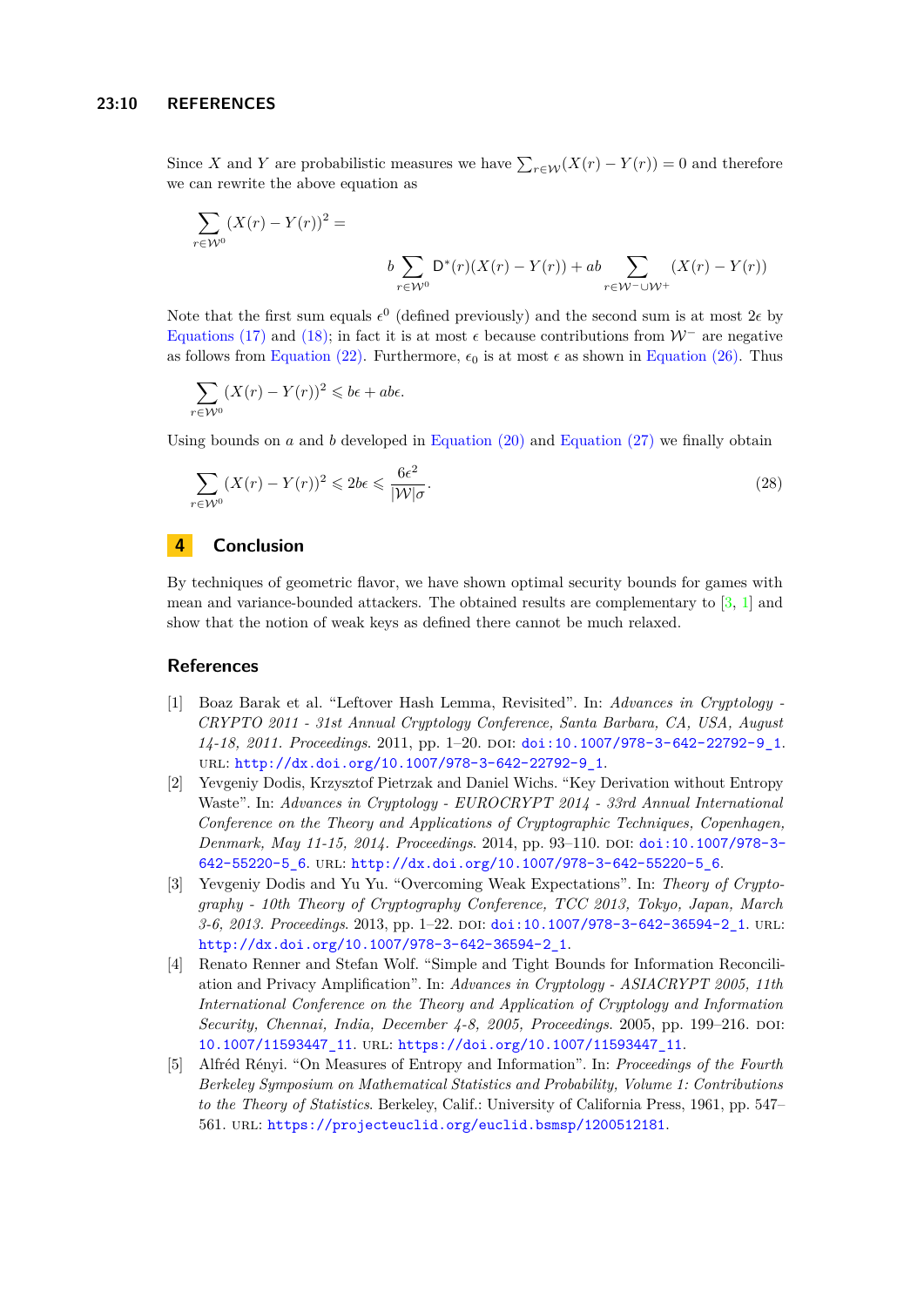# **A Proofs**

## <span id="page-10-0"></span>**A.1 Proof of [Lemma 1](#page-3-1)**

Since *X* is non-negative we can assume  $ED = \sigma$ , because increasing  $D(r)$  for any *r* can only increase the objective  $\sum_{r} X(r) \mathsf{D}(r)$ . Next, we can assume that *X* and **D** are co-monotone, in other words  $X(r_1) \geq X(r_2)$  implies  $D(r_1) \geq D(r_2)$  (otherwise swapping values of  $D(r_1)$  and  $D(r_2)$  doesn't decrease the objective). Finally, when  $X(r_1) \geq X(r_2)$  then either  $D(r_1) = 1$  or  $D(r_2) = 0$ ; otherwise we have  $1 > D(r_1) \geq D(r_2) > 0$  and we can modify  $D(r_1) \leftarrow D(r_1) + \delta$ .  $D(r_2) = D(r_2) - \delta$  for small  $\delta$ , so that  $D(r_1), D(r_2) \in [0, 1]$  and the objective changes by  $X(r_1)\delta - X(r_2)\delta \geq 0$ . The last observation implies that D(*r*) takes values 0 or 1 for all but possibly one *r*. Since  $ED = \sigma$  we conclude that  $D(r) = 1$  for  $\lfloor 2^n \sigma \rfloor$  values of *r* and  $D(r) = 2^n \sigma - |2^n \sigma|$  for some *r*. Since D and *X* are co-monotone, these *r* correspond respectively to  $\lfloor 2^n \sigma \rfloor$  top values of  $X(r)$  and the  $(\lfloor 2^n \sigma \rfloor + 1)$ -th top value of  $X(r)$ .

#### <span id="page-10-1"></span>**A.2 Proof of [Lemma 2](#page-3-2)**

Consider the problem of maximizing  $\sum_r X(r)D(r)$  subjected to the constraints  $q_0 \leq D(r) \leq q_1$ for all *r* and  $\mathbb{Var}(\mathsf{D}) = 2^{-n} \sum_{r} \mathsf{D}(r)^2 - (2^{-n} \sum_{r} \mathsf{D}(r))^2 \leq \sigma$ . We form the lagrangian

$$
L(\lambda, \lambda_3(\cdot), \lambda_4(\cdot)) = \sum_r X(r)D(r) - \lambda \cdot \left(2^{-n} \sum_r D(r)^2 - \left(2^{-n} \sum_r D(r)\right)^2 - \sigma\right) - \lambda_3(r) \cdot (q_0 - D(r)) - \lambda_4(r) \cdot (D(r) - q_1)
$$

with non-negative  $\lambda$ ,  $\lambda_3(\cdot)$ ,  $\lambda_4(\cdot)$  satisfying the complementary conditions

$$
-\lambda_3(r) \cdot (q_0 - D(r)) = 0, \quad \lambda_4(r) \cdot (D(r) - q_1) = 0.
$$

We note that the Slater constraint qualification holds with  $D(r) = (q_0 + q_1)/2$ , as then inequality constraints are strict:  $q_0 < D(r) < q_1$  and  $\forall \texttt{or} D = 0 < \sigma$ , and the program is convex. By the first order KKT conditions  $\frac{\partial L}{\partial \mathsf{D}(r)} = 0$ . Since

<span id="page-10-3"></span>
$$
\frac{\partial L}{\partial \mathsf{D}(r)} = X(r) - c_1 \cdot \mathsf{D}(r) + \lambda_3(r) - \lambda_4(r) \tag{29}
$$

for  $c_1 = 2\lambda \cdot 2^{-n} \geqslant 0$ , the first order conditions imply the claim if we can show that  $c_1 \neq 0$ (the clipping part comes from  $\lambda_3$  and  $\lambda_4$  which are active only when  $D(r) = q_0$  and  $D(r) = q_1$ respectively). Note that when  $\sum_r X(r) = 0$  we can shift  $D(r) := D(r) - 2^{-n} \sum_{r'} D(r')$ not changing the objective neither violating constraints (the variance doesn't change). In particular we can assume  $\sum_r \mathsf{D}(r) = 0$ . The lagrangian then gets an extra term  $-\lambda' \sum_r \mathsf{D}(r)$ so that

<span id="page-10-2"></span>
$$
\frac{\partial L}{\partial D(r)} = X(r) - c_1 \cdot D(r) - c_2 + \lambda_3(r) - \lambda_4(r) \tag{30}
$$

Since  $\lambda \geqslant 0$  we have  $c_1 \geqslant 0$  and  $b \geqslant 0$ .

It remains to consider  $c_1 = 0$ . Consider only [Equation \(30\)](#page-10-2) as [Equation \(29\)](#page-10-3) is a special case of it. For every *r* we either have  $X(r) = c_2$  or one of the multipliers  $\lambda_3(r), \lambda_4(r)$  is not zero and then  $D(r) = q_0$  when  $X(r) = c_2 - \lambda_3(r)$  and  $D(r) = q_1$  when  $X(r) = c_2 + \lambda_4(r)$ . On the set  $\{r : X(r) = c_2\}$  we can replace all the values of  $D(r)$  by their average, not changing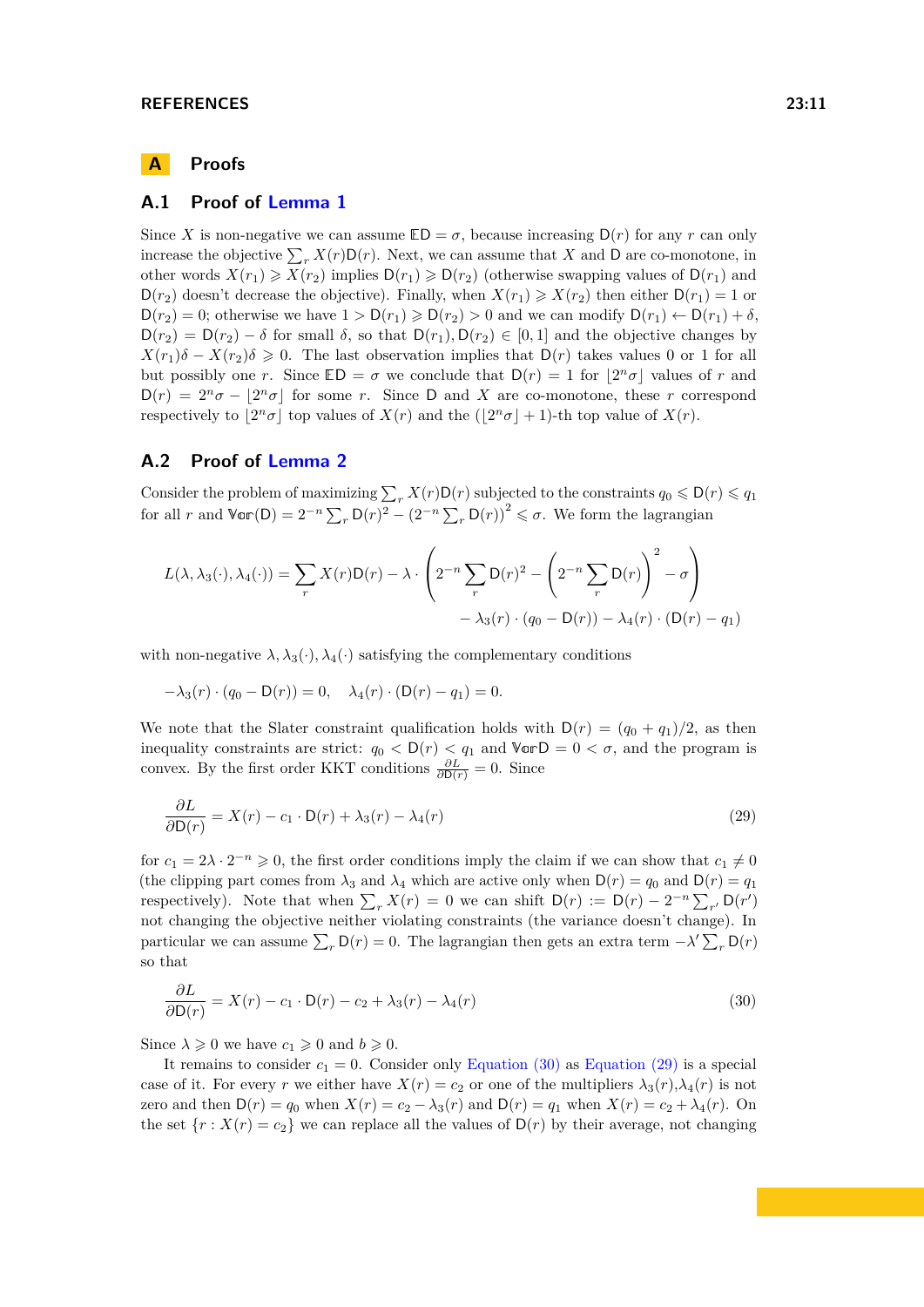the objective; also the variance can only decrease. Thus we have  $D(r) = c_3$  when  $X(r) = c_2$ for some constant *c*3. But then we can write

$$
D(r) = \text{clip}_{[q_0, q_1]} (c_3 + (X(r) - c_2)/b)
$$

for some sufficently small  $b > 0$  which gives us again the desired formula.

Finally, let's consider whether the constraint  $\forall a \in D \leq \sigma$  is binding or not. If  $\forall a \in D \leq \sigma$ then  $\lambda = 0$  and  $c_1 = 0$  in [Equation \(29\).](#page-10-3) Then for every *r* we have  $X(r) = -\lambda_3(r)$  or  $X(r) = \lambda_4(r)$ . In particular, when  $X(r) < 0$  then  $D(r) = q_0$  and when  $X(r) > 0$  then  $D(r) = q_1$ . If  $\sum_r X(r) = 0$  we obtain

$$
\sum_{r} X(r) \mathsf{D}(r) = q_1 \sum_{r: X(r) > 0} X(r) - q_0 \sum_{r: X(r) < 0} X(r) = (q_1 - q_0) \cdot \frac{1}{2} \sum_{r} |X(r)|.
$$

## <span id="page-11-0"></span>**A.3 Proof of [Theorem 1](#page-4-2)**

To see how [Section 2.3](#page-4-1) follows from [Theorem 1](#page-4-2) consider the set S of keys *r* corresponding to the  $\lfloor 2^n \sigma \rfloor$  heaviest values  $X(r)$  and  $r_0$  be such that  $X(r_0)$  is the top  $\lfloor 2^n \sigma \rfloor + 1$  value. We have

$$
X(r_0) \leqslant |\mathcal{S}|^{-1} \sum_{r \in \mathcal{S}} X(r)
$$
  
\n
$$
\leqslant 2^{-n} + \frac{2}{2^n \sigma} \sum_{r \in \mathcal{S}} \left( X(r) - 2^{-n} \right)
$$
  
\n
$$
\leqslant 2^{-n} + 2^{-n+2} \epsilon / \sigma
$$

where in the first inequality we used the definition of  $r_0$  and  $S$ , the second is because we know the size of  $S$  and the last inequality follows from [Theorem 1.](#page-4-2) Consider shifting the probability mass from S as follows  $X'(r) = \min(X(r), 2^{-n}) + 2^{-n}\delta$  for  $r \in S$  and  $X'(r) = X(r) + 2^{-n}\delta$ for  $r \in \mathcal{S}^c$  where  $\delta = \sum_{r \in \mathcal{S}} (X(r) - \min(X(r), 2^{-n}))$  and  $\delta = O(\epsilon)$  by [Theorem 1.](#page-4-2) Then  $X'$ and *X* are  $\epsilon' = \delta$  far in  $\ell_1$ . Moreover for every *r* we have

$$
X(r) \le \max(2^{-n} + 2^{-n}\delta, 2^{-n} + 2^{-n+2}\epsilon/\sigma + 2^{-n}\delta)
$$

which is  $2^{-n}(1 + O(\epsilon/\delta))$ . Thus *X'* has min-entropy of  $\mathbf{H}_{\infty}(X') = n - \log(1 + O(\epsilon/\sigma))$ . Conversely, if *X* is  $O(\epsilon)$ -close in  $\ell_1$  to a distribution with min-entropy *k* we have

$$
|\mathbb{E}_{r\sim X}\mathsf{D}(r)-\mathbb{E}_{r\sim U_n}\mathsf{D}(r)|\leqslant O(\epsilon)+(2^{n-k}-1)\sigma
$$

because  $|X(r) - 2^{-n}| \leq 2^{-k} - 2^{-n}$  and  $\sum_r \mathsf{D}(r) \leq 2^n \sigma$ . If  $k \geq n - \log(1 + O(\epsilon/\sigma))$  then we can bound it by  $O(\epsilon)$ .

# **A.4 Proof of [Theorem 1](#page-4-2)**

**Proof.** Consider two non-negative measures  $Z^+(r) = \max(X(r) - Y(r), 0)$  and  $Z^-(r) =$  $-\min(X(r) - Y(r), 0)$ . We have

<span id="page-11-1"></span>
$$
\mathbb{E}_{r \sim X} \mathsf{D}(r) - \mathbb{E}_{r \sim Y} \mathsf{D}(r) = \sum_{r} Z^{+}(r) \mathsf{D}(r) - \sum_{r} Z^{-}(r) \mathsf{D}(r)
$$
\n(31)

Let D be the distiguisher obtained from [Lemma 1](#page-3-1) applied to the measure  $Z^+$  (and same  $\sigma$ ). It follows that for any at most  $2^n \sigma$ -element subset S

$$
\sum_{r \in S} Z^+(r) \leqslant \sum_r \mathsf{D}(r) Z^+(r)
$$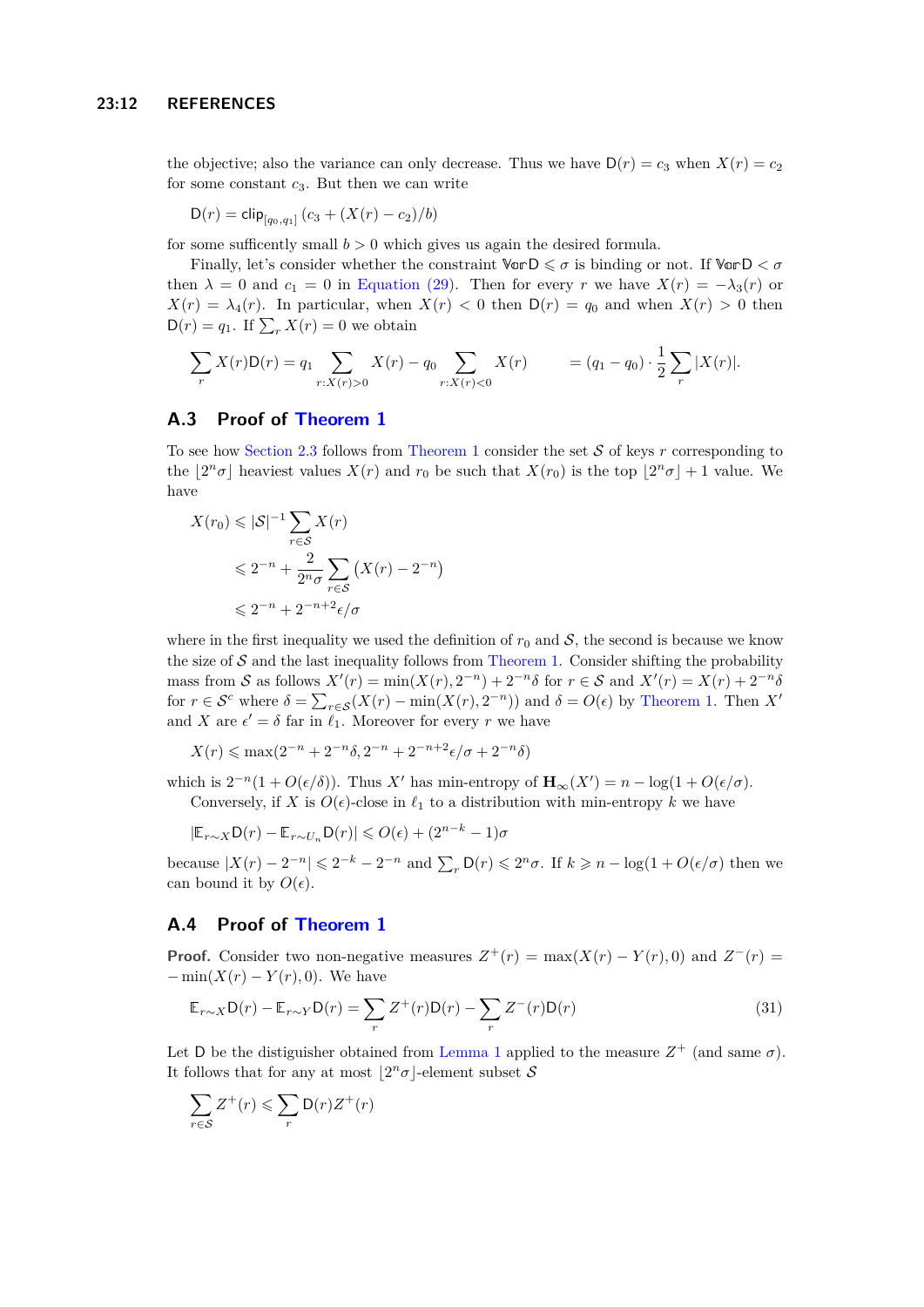#### **REFERENCES 23:13**

[Lemma 1](#page-3-1) ensures  $ED = \sigma$ , but we can put  $D(r) \leftarrow 0$  whenever  $Z^+(r) = 0$  so that the above inequality still holds true (then  $\mathbb{E} \mathsf{D} \leq \sigma$ ). Then we have  $\sum_{z} Z^{-}(r) \mathsf{D}(r) = 0$  because  $Z^-(r) > 0$  implies  $Z^+(r) = 0$ . Thus

$$
\sum_{r \in S} Z^+(r) = \sum_r \mathsf{D}(r) Z^+(r) - \sum_r Z^-(r) \mathsf{D}(r) \leq \epsilon
$$

where the second inequality follows by the assumption (D is feasible:  $\mathbb{E} \mathsf{D} \leq \sigma$  and  $\mathsf{D}(r) \in [0,1]$ by construction). Thus we have shown that for any at most  $2^n \sigma$ -element subset S

$$
\sum_{r \in S} \max(X(r) - Y(r), 0) \le \epsilon
$$

and by swapping the roles of *X* and *Y* (which doesn't change the assumptions!)

$$
\sum_{r \in S} \max(Y(r) - X(r), 0) \leq \epsilon.
$$

The last two inequalities imply that

$$
\sum_{r \in \mathcal{S}} |X(r) - Y(r)| \leq 2\epsilon \tag{32}
$$

which finishes the proof of the first part. For the converse part we reconsider [Equation \(31\).](#page-11-1) By [Lemma 1](#page-3-1) applied to the measure  $Z^+$  and our assumptions

$$
\sum_r Z^+(r) \mathsf{D}(r) \leqslant \sum_{r \in \mathcal{S} \cup \{r'\}} Z^+(r)
$$

where S is the set of r corresponding to the top  $\lfloor 2^n \sigma \rfloor$  values of  $Z^+(r)$  and r' corresponds to the top  $\lfloor 2^n \sigma \rfloor + 1$ -th value of  $Z^+(r)$ . By the defimition of r' and our assumption with respect of  $S$  we finally obtain

$$
\sum_{r} Z^{+}(r) \mathsf{D}(r) \leqslant \sum_{r \in \mathcal{S}} Z^{+}(r) + \frac{1}{\lfloor 2^{n} \sigma \rfloor} \sum_{r \in \mathcal{S}} Z^{+}(r) \leqslant \epsilon \cdot ' (1 + 1/\lfloor 2^{n} \sigma \rfloor) \tag{33}
$$

which is at most  $2e'$ . We have bounded the non-negative part in [Equation \(31\)](#page-11-1) and thus

$$
\mathbb{E}_{r \sim X} \mathsf{D}(r) - \mathbb{E}_{r \sim Y} \mathsf{D}(r) \leq 2\epsilon'
$$
\n(34)

for all feasible D'. Swapping the roles of *X* and *Y* we obtain also the lower bound  $-2\epsilon'$ , which completes the proof of the converse part.

#### <span id="page-12-0"></span>**A.5 Proof of [Corollary 3](#page-5-3)**

**Proof.** Consider first the "necessary" part. Let *Y* be uniform and let *S* be as in [Theorem 2.](#page-4-3) Let  $X'(r) = X(r)$  for  $r \in S^c$  and  $X'(r) = Y(r)$  where  $r \in S$ . Define  $X''(r) = X'(r) + 2^{-n}\delta$ where  $\delta = \sum_{r \in S} (X(r) - Y(r))$  (the probability mass where  $X(r)$  differs from  $X'(r)$ ). Then  $X''$  is probabilistic and

$$
\sum_{r} X''(r)^{2} = \sum_{r} X'(r)^{2} + 2 \cdot 2^{-n} \delta \sum_{r} X'(r) + 2^{-n} \delta^{2}
$$